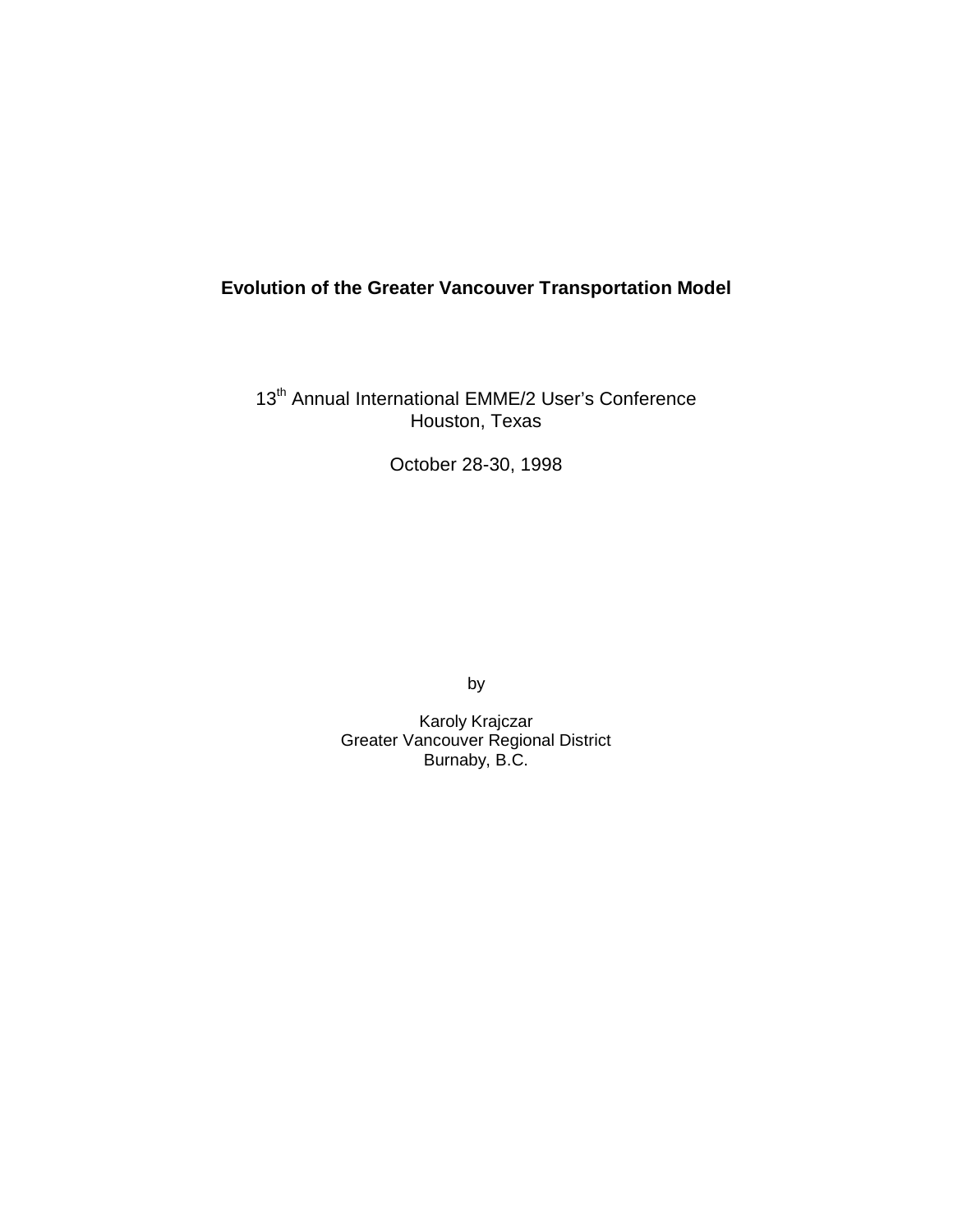### **1. Introduction**

This paper provides an overview of the evolution of the Greater Vancouver Regional District (GVRD) Transportation Model and focuses on the recent enhancements that were completed in 1998 as part of the GVRD's Transportation Model Enhancement Program. This paper describes how the improvements were identified and prioritized and provides a summary of the model enhancements. The other papers in this session will elaborate on three of the major enhancements (Transit captivity, HOV, Park and Ride).

### **2. Evolution of the Greater Vancouver Transportation Model**

#### **The 1970's**

The GVRD has a long history in the development and application of transportation models dating back to the mid-1970's. In 1975, the GVRD's first computer-based transportation model was developed in conjunction with the University of British Columbia (UBC) Computer Science Department. The model consisted of 125 traffic zones, a road and transit network and algorithms to implement a traditional four-step transportation planning model for the morning peak period. Specialized software was written to implement the model on the UBC mainframe computer. The model had limited graphical capabilities, with output consisting primarily of tables of link volumes and other attribute data.

In 1979, the model underwent a significant re-calibration in preparation for the GVRD Rapid Transit Project<sup>1</sup> which was a comprehensive set of studies of future rapid transit lines and technology options for the GVRD. At this time, the traffic zone system was expanded to 152 zones, the transit assignment algorithm was enhanced and the four-step model was re-calibrated. The model was calibrated using travel data from the 1978 North Vancouver Origin-Destination Survey and a series of studies by the City of Vancouver including the 1975 Downtown Vancouver OD Survey, the 1976 Transit Study and the 1977 Cordon Survey.

#### **The 1980's**

 $\overline{a}$ 

In 1983, the GVRD conducted a comparative review of transportation modelling software. The GVRD's existing software (developed in-house) was compared with the Federal Highway Administration's Urban Transportation Planning System (UTPS) and INRO Consultants EMME/2. The review committee selected EMME/2 and the GVRD became the second North American site to obtain EMME/2 (Portland, Oregon was the first site).

In 1984 the model was re-calibrated in conjunction with the implementation of EMME/2. The traffic zone system was expanded to 370 zones, road and transit networks were updated and the four-step model was calibrated to 1981 Census data which contained the place of work-place of residence survey. Significant changes to the model structure included the introduction of time-space equations for auto work trips and combined impedance for work trip distribution. At this time, the GVRD purchased the Pixel computer (a 32-bit micro computer) to reduce the high computing costs associated with running the model at UBC. In those days the macro language was not available in EMME/2 and the model equations were entered directly into the matrix calculator (each matrix calculation took about 30 minutes and a 15 iteration assignment required approximately 14 hours of computing time).

In 1985, a comprehensive set of 24 hour travel surveys was conducted to provide a description of travel patterns in the GVRD prior to SkyTrain. The project included a 25,000 household telephone interview survey (a five percent sample of the 522,000 households in the Vancouver CMA), a 1,700

<sup>1</sup> *For a description of the technical analysis refer to "Partridge, T., 1980. Report of Technical Studies Greater Vancouver Regional District Rapid Transit Project. City of Vancouver, Planning Department".*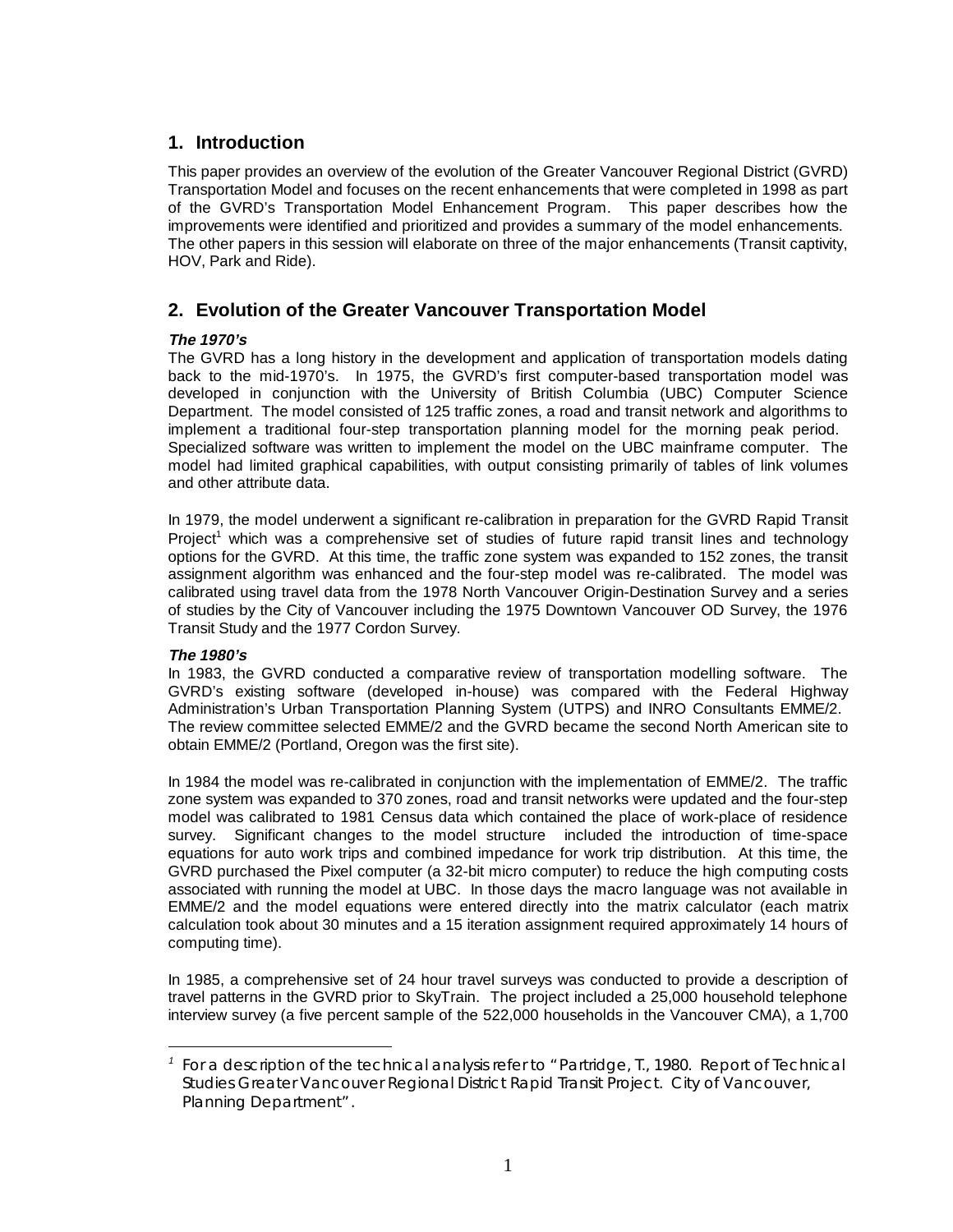household trip diary survey (a 0.3 percent sample), traffic screenline counts, an external cordon survey and a taxi and business travel survey<sup>2</sup>. Data from the household survey is contained in a series of three reports $3$ .

Between 1986 and 1987, the model was re-calibrated to the 1985 survey data. The traffic zone system was increased slightly to 380 zones, networks were updated and the four step model was recalibrated. The model was then validated to post-Skytrain conditions in 1987. Although several major new facilities had been introduced to the region between 1985 and 1987 (e.g. Skytrain, Alex Fraser Bridge, the East-West Freeway in Richmond), the model compared closely with 1987 screenline counts.

One of the first applications of the new regional model was to examine the impacts of long-term growth on major transportation facilities by the City of Richmond. The findings of this study showed that with current trends land use many of the major river crossings would be at capacity by 1996. This study resulted in an initiative by Richmond council to request that the province lead a comprehensive inter-agency study on land use and transportation for the GVRD.

At the same time, many of the GVRD municipalities began to develop their own sub-area transportation models that contained more detailed zone systems and networks to deal with municipal transportation planning. Burnaby, Surrey, Coquitlam, Richmond and North Vancouver were some of the first municipalities with their own sub-area models. Many of these models were afternoon peak period models as opposed to the GVRD morning peak period model. The sub-area models were run by dialing-in to the GVRD Pixel computer.

In 1988, the City of Vancouver and GVRD conducted a regional trucking survey. Information from this survey was used to calibrate a 24 hour truck model. This model provided information on two categories of truck movements - light trucks with a GVW of 4,500-20,000 kg and heavy trucks with a GVW over 20,000 kg.

Due to increased demands on EMME/2, a decision was made in 1989 to transfer from the Pixel computer to the GVRD VAX computer. A multiple EMME/2 VAX license was purchased from INRO Consultants Inc. which provided municipalities and government agencies with better access to their models. The result was a significant increase in speed and expanded use by various agencies.

A major 1989 study to make extensive use of the regional model was the Freedom to Move - Greater Vancouver Transportation Task Force study<sup>4</sup>. This study, which was sponsored by the Provincial Government and the GVRD, produced an integrated transportation plan for the GVRD to the year 2001.

#### **The 1990s**

 $\overline{a}$ 

In 1991, the regional model and truck model were validated to current conditions. The validation process included expanding the traffic zone system to 445 zones, updating the land use inputs and networks and some modifications to the four-step model and significant changes to the truck model structure. During the validation exercise, the GVRD decided to transfer EMME/2 from the VAX to the PC. Again, the reason being lower costs, better access to the models and faster computing time for

<sup>2</sup> *For an overview of the surveys refer to "Peterson, D. and Glover, R. 1987. ALRT Impact Assessment: Baseline Travel Survey. Transport Canada Report No. TP 8983E.*

<sup>3</sup> *1985 Metropolitan Vancouver Origin-Destination Survey, 1. Summary of Household and Travel Demand Statistics, 2. Inter-Municipal Travel Patterns, 3. Vehicle and Passenger Screenline Survey. Greater Vancouver Regional District.*

<sup>4</sup> *Freedom to Move - Report of the Greater Vancouver Transportation Task Force. 1989. Volumes 1-5. Province of British Columbia, Ministry of Regional Development and the Greater Vancouver Regional District.*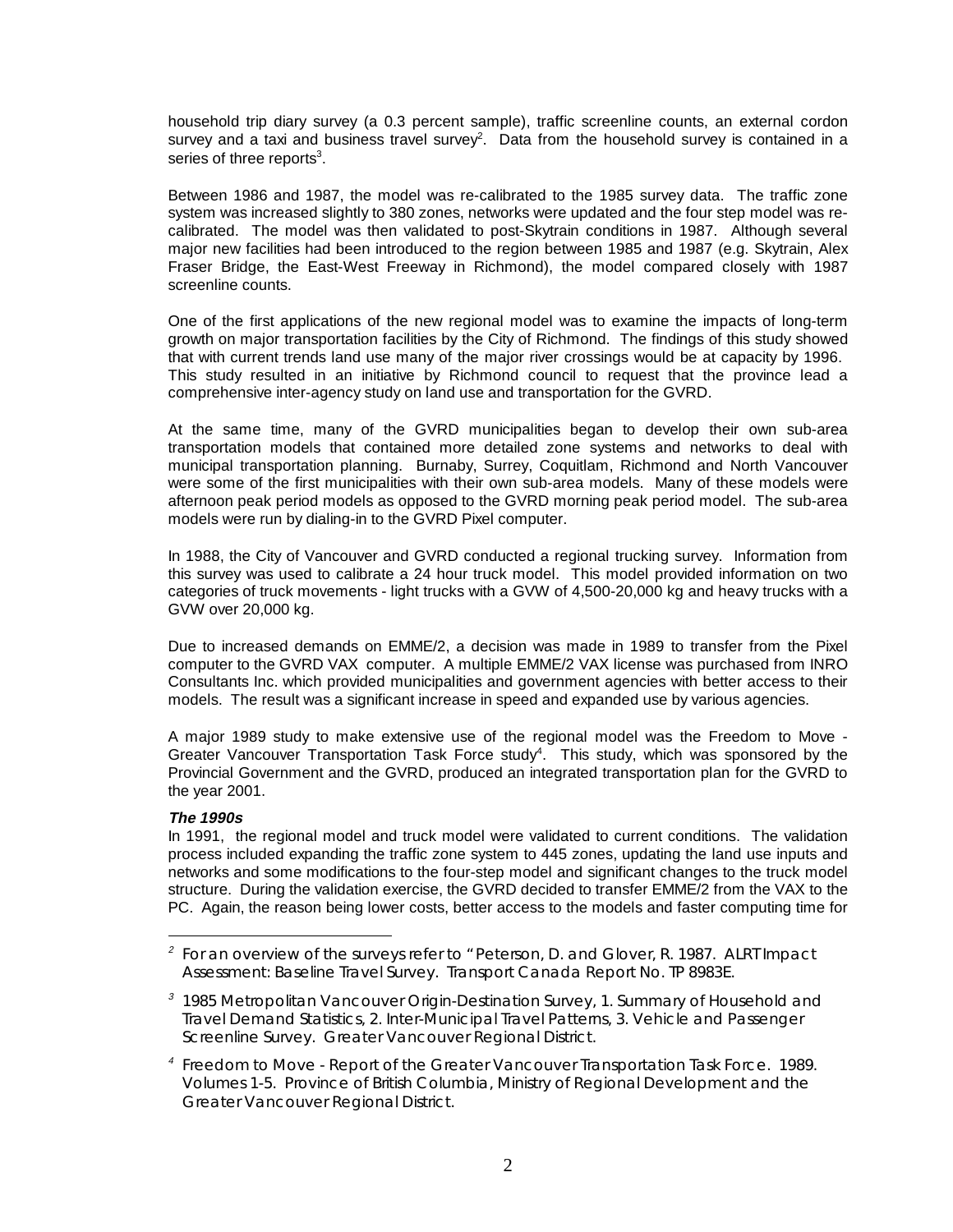users.

 $\overline{a}$ 

This work was done in preparation for Transport 2021<sup>5</sup> which was the region's first long-range transportation plan with associated policies on land use, transportation demand management (TDM) and investment priorities for transit and road. Transport 2021 was a two year project that made extensive use of the regional model for testing land use scenarios, TDM strategies and road and transit networks.

In 1992 the GVRD, BC Transit and the Ministry of Transportation and Highways jointly funded a major household travel survey<sup>6</sup> for the morning peak period (6:00 - 9:00 a.m.). This telephone survey collected data from 15,000 households (a two percent sample of the 690,000 households in the Lower Mainland - Lions Bay to Chilliwack) with information on more than 25,000 morning trips. One of the primary objectives of this survey was to collect data required to re-calibrate the regional model to current morning conditions. This was followed by a 24 hour trip diary survey<sup>7</sup> in 1994. This was a mail-back survey that collected information from 1,600 households (0.2 percent sample of the 740,000 households in the Lower Mainland) with information on more than 11,000 trips throughout the day. The trip diary was designed to collect baseline information for regional planning purposes, as well as for calibrating an afternoon peak period transportation model.

In late 1994, the Province, GVRD and BC Transit embarked on a follow-up study to Transport 2021 called the South Coast Transportation System Plan. This study was intended to provide a more detailed description of the infrastructure requirements identified in Transport 2021. At about the same time, BC Transit was involved in the development of their 10 Year Plan and in a Multiple Account Evaluation of Rapid Transit Options for the GVRD. Both of these studies made extensive use of the regional model and the GVRD truck model.

In 1995, the GVRD conducted a re-calibration of the model to the 1992 Travel Survey. In summary, the traffic zone system was expanded from 445 zones to 652 zones, the road network was expanded from 7,400 to 13,000 links, the transit network was updated and new intersection-based volume-delay functions were introduced, replacing the old Bureau of Public Roads (BPR) functions.

In 1996, the GVRD established the Transportation Model Enhancement Program to address the evolving needs of the model-users in the region. The first step involved updating the model to 1996 conditions, developing a preliminary PM Transportation Model, collecting additional data and identifying future model enhancements. The identification of future model enhancements involved input from consultants, municipal and provincial staff. This feedback was categorized and prioritized (depending upon need, data availability, difficulty, cost, inter-dependencies, etc.). The result was a short, medium and long-term modelling research program that focuses on model enhancement, model expansion, user support and data collection.

The short-term work program was completed in 1998 and involved the following model enhancements: queue-delay functions; revised transit weight parameters; transit/walk/bike captive model; triple-combined friction factors to include walk accessibility; new walk and bike models; park and ride model; HOV multi-level logit model.

With all of the refinements and added complexity to the model over the last twenty years, it is interesting to note the changes in computing time. In the early 80's a model run took all day to input

<sup>5</sup> *Transport 2021. A Long-Range Transportation Plan for Greater Vancouver. 1993. Greater Vancouver Regional District and the Province of British Columbia.*

<sup>6</sup> *1992 Greater Vancouver Travel Survey - Reports no. 1-7, 1994. Greater Vancouver Regional District, Ministry of Transportation and Highways and BC Transit.*

<sup>7</sup> *1994 Greater Vancouver Trip Diary - Reports No. 1-4. 1995. Greater Vancouver Regional District, Ministry of Transportation and Highways and BC Transit.*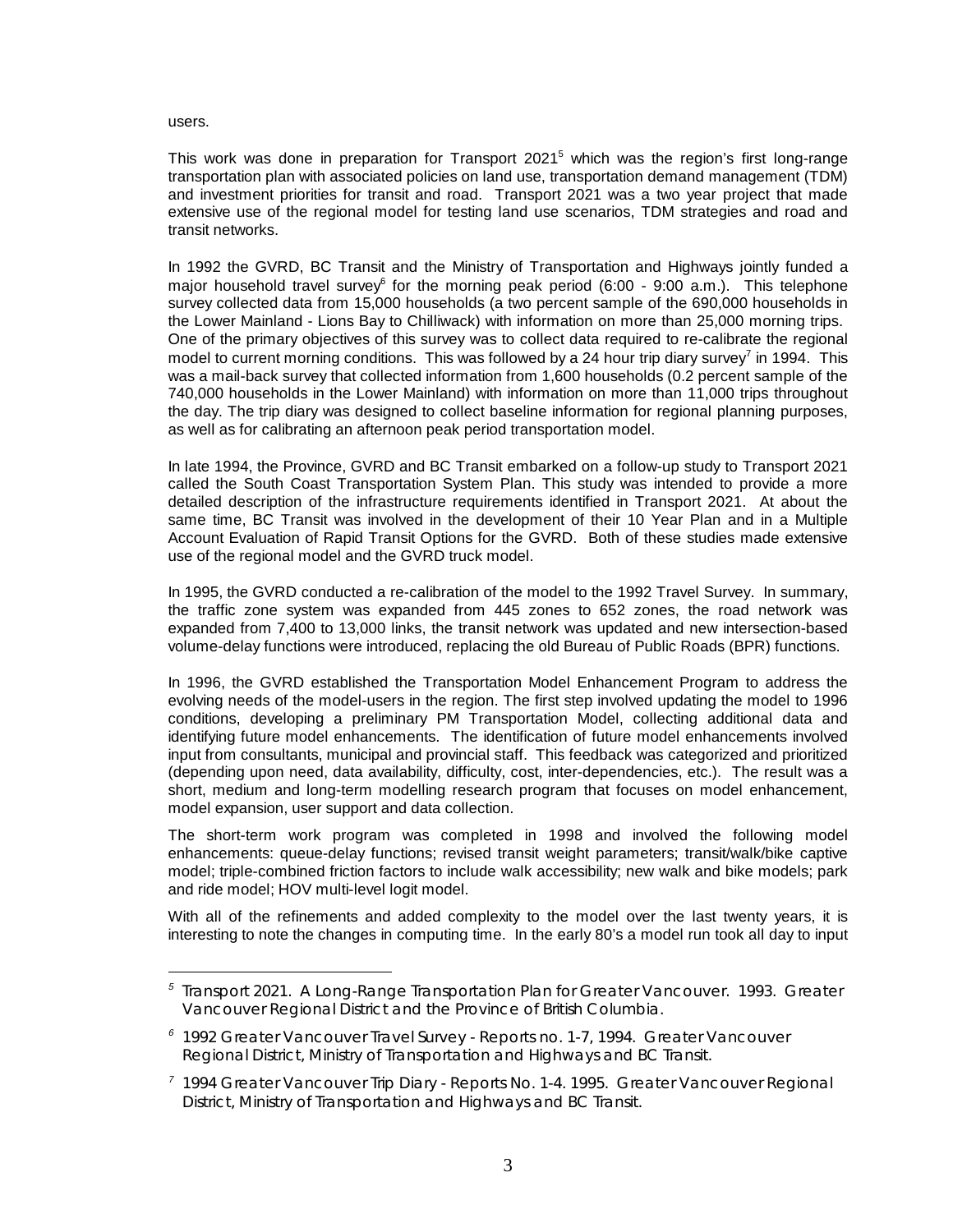and execute and the assignment took all night. Today, on an AST Pentium II 300 MHz personal computer, a full model run and a 30 iteration multi-class auto assignment takes approximately 40 minutes. This enormous increase in computing efficiency, coupled with a higher level of understanding by the general user, has resulted in tremendous growth in the application of these models for all levels of planning studies - currently there are more than 30 agencies and consultants using EMME/2 and the transportation models for planning studies in the Greater Vancouver area.

# **3. Identifying and Prioritizing Model Enhancements**

As mentioned above, the GVRD established the Transportation Model Enhancement Program in 1996. The goal of this program is to improve our understanding of transportation-related issues and to use these findings to enhance the transportation models and analytical tools available for transportation planning in the GVRD.

One of the first tasks of this program was to determine the current model deficiencies and identify and prioritize research activities to address these deficiencies. Initially, several consultants familiar with the model were asked to prepare papers that identified future research priorities. These papers were discussed in an open forum with the GVRD EMME/2 user group where other ideas and suggestions were identified. Exhibit 1 provides a summary of the research topics that were identified during this process.

The next step was to prioritize these activities according to a set of criteria. The main factors pertaining to the importance and feasibility of the research items were:

- · the significance to the model as a whole (both in terms of model functionality and current priority);
- · the difficulty in implementing the research (has it been done elsewhere?);
- the dependence from other research issues;
- · the resource required (cost and time) in order to undertake the research; and
- the data needed to validate the research (is a specialized survey required?)

For each research topic, a value between 1 and 10 was assigned to each criteria. Exhibit 2 shows the resulting scores which were used as the basis for establishing the future work program.

The research topics can be classified as either an enhancement to the existing model, or an expansion to its capabilities. Additionally, user support and data collection were other general categories identified during the review. Using these general categories and the ranking results, the research topics were organized into short, medium and long-term work programs (see Exhibit 3).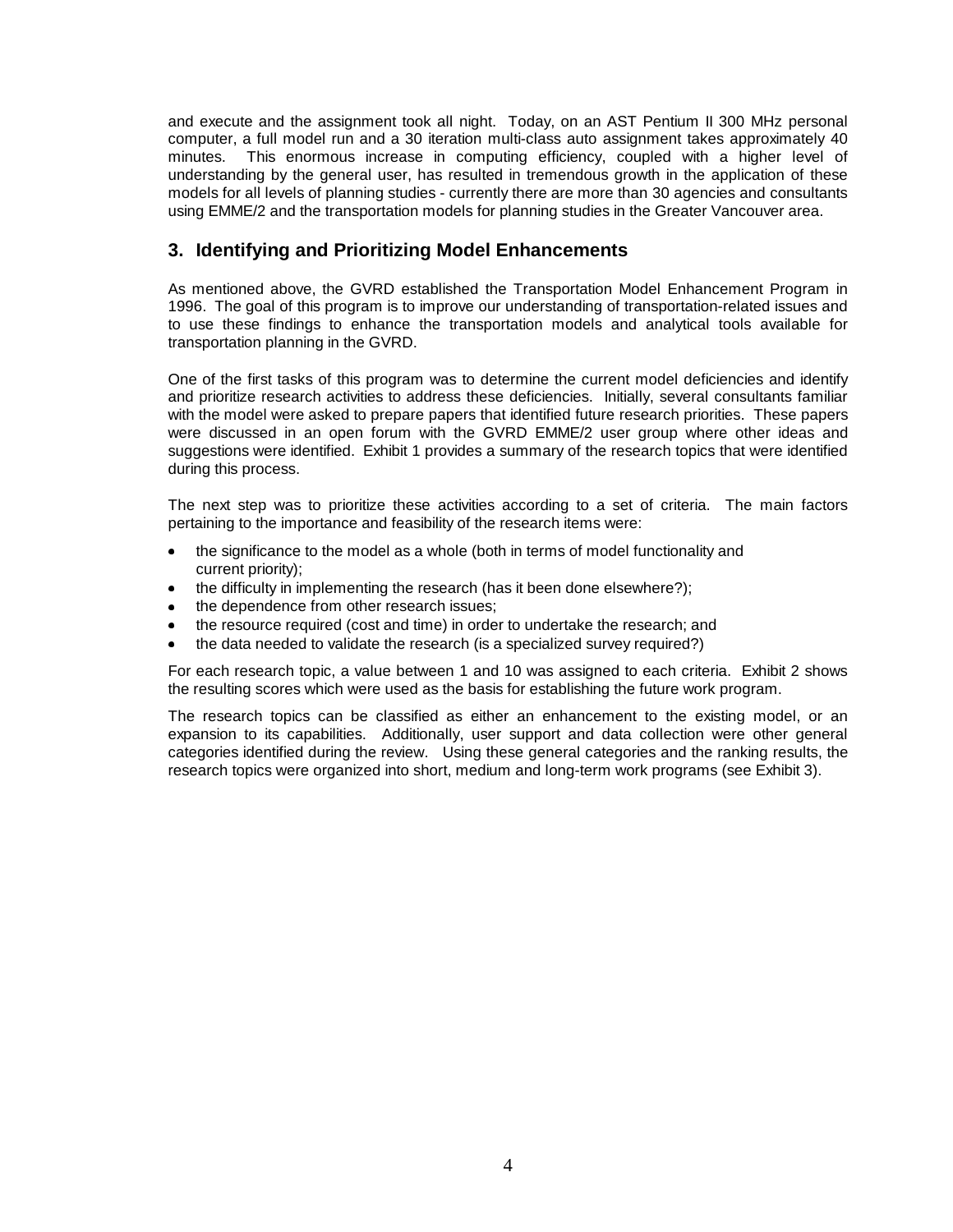| <b>Research Category</b>                        | <b>Research Items</b>                                                                                                                                                                                                                                                                                                                                                                                                                                                                                                                                                                                                                                                                                |
|-------------------------------------------------|------------------------------------------------------------------------------------------------------------------------------------------------------------------------------------------------------------------------------------------------------------------------------------------------------------------------------------------------------------------------------------------------------------------------------------------------------------------------------------------------------------------------------------------------------------------------------------------------------------------------------------------------------------------------------------------------------|
| <b>Travel Demand</b>                            | integrated transportation-land use modelling process<br>$\bullet$<br>investigate use of land use variables for trip generation<br>$\bullet$<br>investigate use of more detailed demographics<br>$\bullet$<br>determine optimal traffic zone system<br>$\bullet$<br>re-calibrate trip distribution model<br>$\bullet$<br>investigate possibility of constraining the distribution<br>$\bullet$<br>model by spatial allocation of demographics<br>investigate possibilities of an integrated trip<br>$\bullet$<br>distribution/mode choice model<br>expand current trip purpose category<br>$\bullet$<br>external trip matrices re-calibration<br>۰<br>define explicit parking capacities<br>$\bullet$ |
| <b>Modal Choice and Vehicle</b><br><b>Types</b> | re-calibrate modal split model<br>$\bullet$<br>refine and calibrate current modal split model to<br>$\bullet$<br>incorporate HOV and park and ride<br>discrete modelling of captive transit trips in modal split<br>$\bullet$<br>model (auto ownership model)<br>investigate trip chaining<br>$\bullet$<br>develop separate pedestrian and bicycle models<br>$\bullet$<br>develop peak and off-peak truck models<br>$\bullet$<br>investigate significance of expanding vehicle type<br>$\bullet$<br>categories<br>incorporate "bus-skipping" penalties on over-capacity<br>$\bullet$<br>transit routes                                                                                               |
| Assignment                                      | validate VDFs by performing travel time and spot-speed<br>$\bullet$<br>surveys<br>examine methods of incorporating queuing into model<br>۰                                                                                                                                                                                                                                                                                                                                                                                                                                                                                                                                                           |
| <b>Network</b>                                  | investigate significance of a more detailed local road<br>$\bullet$<br>network<br>develop a road classification system agreeable by all<br>$\bullet$<br>agencies<br>determine significance of the use of topographical<br>$\bullet$<br>information in the transportation model                                                                                                                                                                                                                                                                                                                                                                                                                       |
| <b>Time Period</b>                              | re-calibrate AM and PM models with larger sample<br>$\bullet$<br>travel surveys<br>develop off-peak models<br>develop a 24-hour model sensitive to daily variations<br>۰<br>develop factors to expand 24-hour model results into<br>$\bullet$<br>annual results                                                                                                                                                                                                                                                                                                                                                                                                                                      |
| <b>Travel Costs</b>                             | research value-of-time for different trip purposes<br>۰<br>research transit time weights<br>۰<br>determine road pricing elasticities by trip purpose and<br>$\bullet$<br>income                                                                                                                                                                                                                                                                                                                                                                                                                                                                                                                      |
| <b>User Support</b>                             | hold training and education seminars and workshops<br>$\bullet$<br>develop a user group network<br>٠<br>develop utilities to assist in model management<br>۰<br>investigate model links to micro-simulations<br>۰                                                                                                                                                                                                                                                                                                                                                                                                                                                                                    |
| Data Collection/Surveys                         | develop a detailed data collections strategy and<br>$\bullet$<br>establish a formal on-going program                                                                                                                                                                                                                                                                                                                                                                                                                                                                                                                                                                                                 |

# **Exhibit 1 - Summary of Research Topics**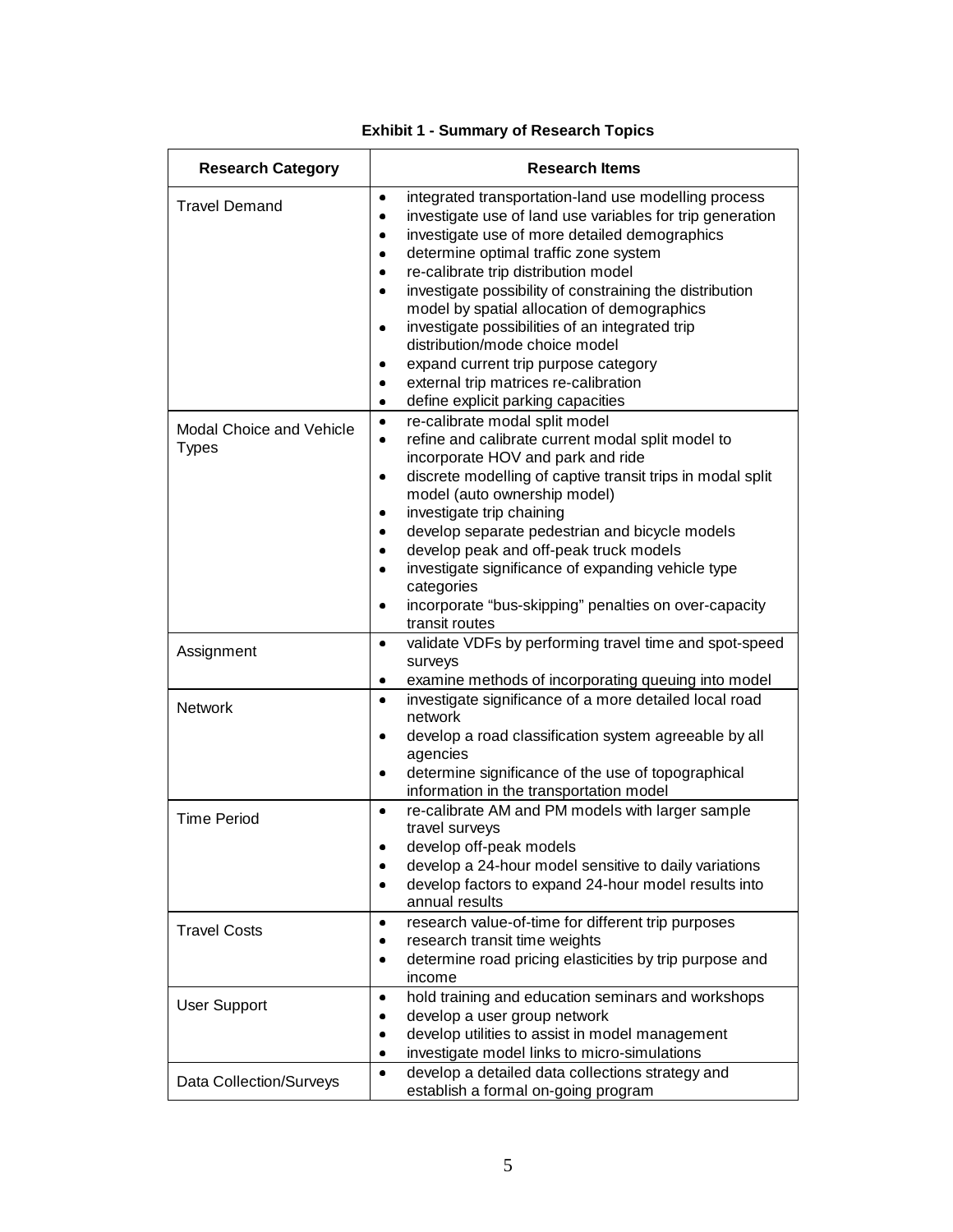# **Exhibit 2 - Results of Priority Rankings**

|                |                                                                                                  | 1                       | $\overline{2}$ | 3                           | 4                            | 5              |                        |
|----------------|--------------------------------------------------------------------------------------------------|-------------------------|----------------|-----------------------------|------------------------------|----------------|------------------------|
|                |                                                                                                  | Significance to model   | Difficulty*    | Dependence from other items | time)<br>Resource* (cost and | Need for Data* | Score (see note below) |
|                |                                                                                                  |                         |                |                             |                              |                |                        |
| <b>RANK</b>    | Weight:                                                                                          | 1.5                     | 1              | 1.5                         | 1                            | 1              |                        |
| 1              | examine methods of incorporating queuing into the model                                          | 6                       | $\overline{4}$ | 6                           | 4                            | 4              | 36                     |
| $\overline{2}$ | validate VDFs by performing travel time and spot-speed surveys                                   | 7                       | $\overline{4}$ | $\overline{7}$              | 4                            | $\overline{7}$ | 36                     |
| 3              | research value-of-time for different trip purposes                                               | $\overline{7}$          | 5              | $\overline{7}$              | $\overline{\mathbf{4}}$      | 6              | 36                     |
| 4              | research transit weight times                                                                    | $\overline{7}$          | 5              | $\overline{7}$              | $\overline{\mathbf{4}}$      | 6              | 36                     |
| 5              | re-calibrate trip distribution model                                                             | 8                       | $\overline{7}$ | 8                           | 6                            | 5              | 36                     |
| 6              | re-calibrate modal split model                                                                   | 8                       | $\overline{7}$ | 8                           | 6                            | 5              | 36                     |
| 7              | refine and calibrate current modal split model to incorporate HOV and park and ride              | $\overline{7}$          | 6              | $\overline{7}$              | 5                            | 4              | 36                     |
| 8              | discrete modelling of captive transit trips in modal split model (auto ownership model)          | 7                       | 5              | 6                           | 4                            | 5              | 35.5                   |
| 9              | develop a road classification system agreeable by all agencies                                   | 5                       | 3              | $\overline{4}$              | 3                            | $\overline{2}$ | 35.5                   |
| 10             | incorporate "bus-skipping" penalties on over-capacity transit routes                             | 6                       | 5              | $\overline{7}$              | 3                            | 6              | 35.5                   |
| 11             | develop separate pedestrian and bicycle models                                                   | $\overline{7}$          | $\overline{7}$ | $\overline{7}$              | 5                            | 4              | 35                     |
| 12             | develop a detailed data collections strategy and establish a formal on-going program             | 4                       | 3              | 4                           | 3                            | $\mathbf{1}$   | 35                     |
| 13             | investigate use of land use variables for trip generation                                        | 6                       | 3              | 5                           | 4                            | 5              | 34.5                   |
| 14             | investigate use of more detailed demographics                                                    | 6                       | 3              | 5                           | $\overline{4}$               | 5              | 34.5                   |
| 15             | determine significance of the use of topographical information in the transportation model       | 5                       | 3              | 4                           | 3                            | 3              | 34.5                   |
| 16             | re-calibrate AM and PM models with larger sample travel surveys                                  | 8                       | $\overline{7}$ | 8                           | 6                            | $\overline{7}$ | 34                     |
| 17             | investigate possibility of constraining distribution model by spatial allocation of demographics | 6                       | 5              | 6                           | $\overline{\mathbf{4}}$      | 5              | 34                     |
| 18             | determine optimal traffic zone system                                                            | 5                       | $\overline{4}$ | 5                           | $\overline{4}$               | 3              | 34                     |
| 19             | determine road pricing elasticities by trip purpose and income                                   | 7                       | 6              | 7                           | 5                            | $\overline{7}$ | 33                     |
| 20             | define explicit parking capacities                                                               | 5                       | 5              | $\overline{7}$              | 4                            | 6              | 33                     |
| 21             | develop a user group network                                                                     | 4                       | 3              | 3                           | $\overline{4}$               | $\mathbf{1}$   | 32.5                   |
| 22             | hold training and education seminars and workshops                                               | 4                       | $\overline{2}$ | $\overline{4}$              | 6                            | 2              | 32                     |
| 23             | develop off-peak models                                                                          | 8                       | $\overline{7}$ | $\overline{7}$              | $\overline{7}$               | $\overline{7}$ | 31.5                   |
| 24             | develop a 24-hour model sensitive to daily variations                                            | 8                       | 8              | $\overline{7}$              | $\overline{7}$               | $\overline{7}$ | 30.5                   |
| 25             | develop peak and off-peak truck models                                                           | $\overline{7}$          | $\overline{7}$ | 6                           | 6                            | 6              | 30.5                   |
| 26             | develop factors to expand 24-hour model results into annual results                              | $\overline{7}$          | 6              | 6                           | 6                            | $\overline{7}$ | 30.5                   |
| 27             | integrated transportation-land use modelling process                                             | 8                       | 8              | $\overline{7}$              | 8                            | 6              | 30.5                   |
| 28             | investigate significance of a more detailed local road network                                   | 6                       | 6              | 5                           | $\overline{4}$               | 6              | 30.5                   |
| 29             | external trip matrices re-calibration                                                            | 5                       | $\overline{4}$ | 4                           | 3                            | 6              | 30.5                   |
| 30             | expand current trip purpose category                                                             | 6                       | 5              | 4                           | 4                            | 6              | 30                     |
| 31             | develop utilities to assist in model management                                                  | 5                       | 5              | 3                           | 6                            | $\mathbf{1}$   | 30                     |
| 32             | investigate trip chaining                                                                        | 6                       | 6              | 5                           | 5                            | 6              | 29.5                   |
| 33             | investigate possibilities of an integrated trip distribution/mode choice model                   | $\overline{7}$          | 8              | 6                           | 5                            | $\overline{7}$ | 29.5                   |
| 34             | investigate significance of expanding vehicle type categories                                    | 5                       | 5              | 4                           | 3                            | 6              | 29.5                   |
| 35             | investigate model links to micro-simulations                                                     | $\overline{\mathbf{4}}$ | 5              | 3                           | $\overline{\mathbf{4}}$      | $\overline{2}$ | 29.5                   |

Note: the lower the Difficulty, Resource, and Need for Data scores for each item, the higher the contribution to priority scores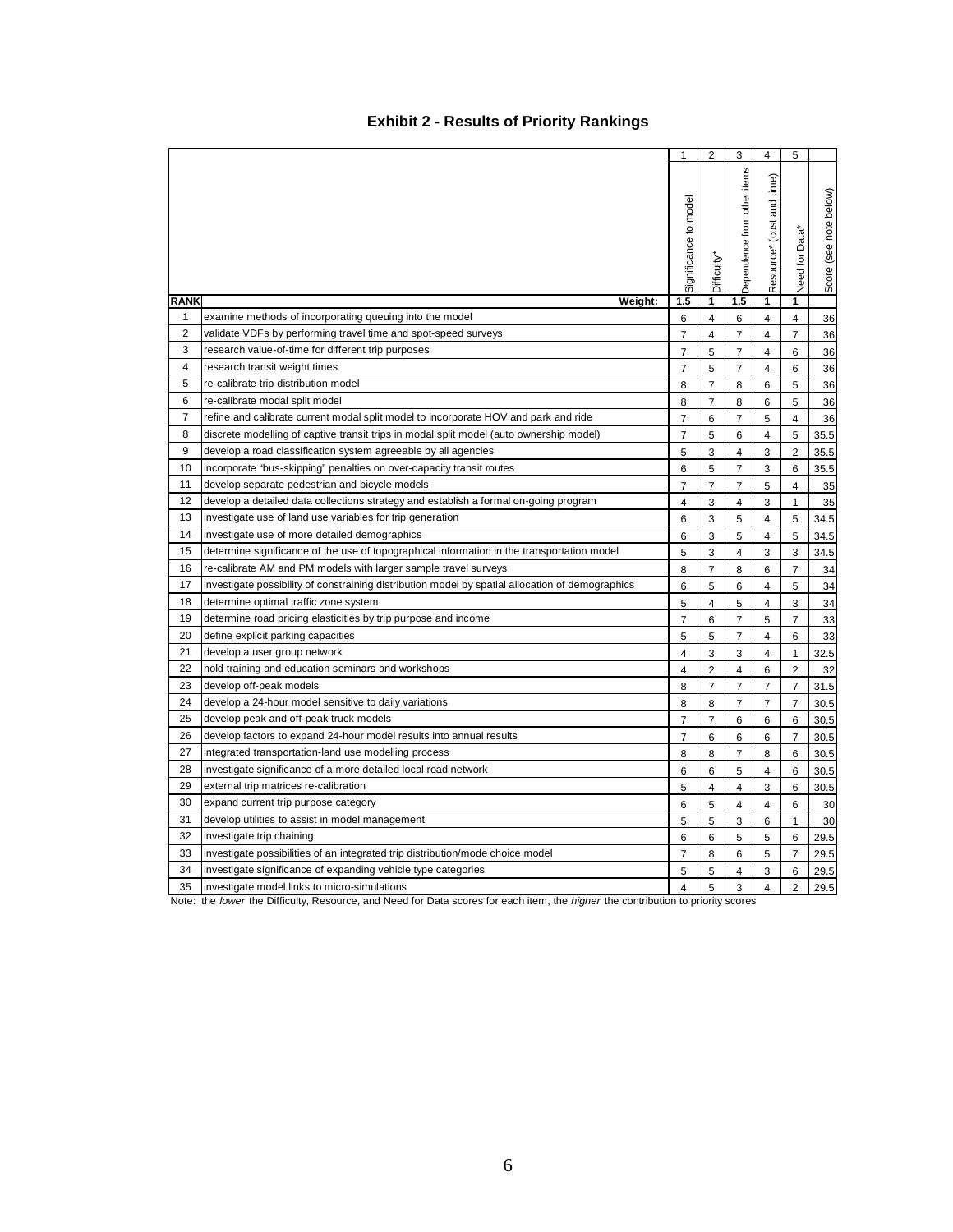|                                | Short-Term (1998)                                                                                                                                                                                                                                                                                                                                                                                                                                                                                                                                                                                                                                                                                                                                                                                                                                                            | <b>Medium-Term (1999-2000)</b>                                                                                                                                                                                                                                                                                                                                                                                                                      | Long-Term (2001+)                                                                                                                                                                                                                                                                                                                                                       |
|--------------------------------|------------------------------------------------------------------------------------------------------------------------------------------------------------------------------------------------------------------------------------------------------------------------------------------------------------------------------------------------------------------------------------------------------------------------------------------------------------------------------------------------------------------------------------------------------------------------------------------------------------------------------------------------------------------------------------------------------------------------------------------------------------------------------------------------------------------------------------------------------------------------------|-----------------------------------------------------------------------------------------------------------------------------------------------------------------------------------------------------------------------------------------------------------------------------------------------------------------------------------------------------------------------------------------------------------------------------------------------------|-------------------------------------------------------------------------------------------------------------------------------------------------------------------------------------------------------------------------------------------------------------------------------------------------------------------------------------------------------------------------|
| Model<br>Enhancement           | • examine methods of<br>incorporating queuing into<br>the model<br>• validate VDFs by performing<br>travel time and spot-speed<br>surveys<br>• research value-of-time for<br>different trip purposes<br>• research transit weight times<br>• re-calibrate trip distribution<br>model<br>• re-calibrate modal split<br>model<br>• refine and calibrate current<br>modal split model to<br>incorporate HOV and park<br>and ride<br>· discrete modelling of captive<br>transit trips in modal split<br>model (auto ownership<br>model)<br>· develop a road classification<br>system agreeable by all<br>agencies<br>• incorporate "bus-skipping"<br>penalties on over-capacity<br>transit routes<br>· develop separate pedestrian<br>and bicycle models<br>• investigate use of land use<br>variables for trip generation<br>• investigate use of more<br>detailed demographics | • determine significance of the use of<br>topographical information in the<br>transportation model<br>• re-calibrate AM and PM models<br>with larger sample travel surveys<br>• investigate possibility of<br>constraining distribution model by<br>spatial allocation of demographics<br>· determine optimal traffic zone<br>system<br>· determine road pricing elasticities<br>by trip purpose and income<br>· define explicit parking capacities | • investigate significance of a<br>more detailed local road<br>network<br>• external trip matrices re-<br>calibration<br>• expand current trip purpose<br>category<br>• investigate trip chaining<br>• investigate possibilities of<br>an integrated trip<br>distribution/mode choice<br>model<br>• investigate significance of<br>expanding vehicle type<br>categories |
| Model<br>Expansion             |                                                                                                                                                                                                                                                                                                                                                                                                                                                                                                                                                                                                                                                                                                                                                                                                                                                                              | · develop off-peak models<br>· develop a 24-hour model sensitive<br>to daily variations<br>• develop peak and off-peak truck<br>models<br>· develop factors to expand 24-hour<br>model results into annual results                                                                                                                                                                                                                                  | • integrated transportation-<br>land use modelling process                                                                                                                                                                                                                                                                                                              |
| <b>User Support</b>            | • develop a user group<br>network                                                                                                                                                                                                                                                                                                                                                                                                                                                                                                                                                                                                                                                                                                                                                                                                                                            | • hold training and education<br>seminars and workshops<br>· develop utilities to assist in model<br>management<br>• investigate model links to micro-<br>simulations                                                                                                                                                                                                                                                                               |                                                                                                                                                                                                                                                                                                                                                                         |
| Data<br>Collection/<br>Surveys | · develop a detailed data<br>collections strategy and<br>establish a formal on-going<br>program<br>• travel time survey<br>• spot-speed survey<br>• queuing survey                                                                                                                                                                                                                                                                                                                                                                                                                                                                                                                                                                                                                                                                                                           | • stated-preference survey<br>• truck survey<br>• transit survey                                                                                                                                                                                                                                                                                                                                                                                    | • travel survey<br>• screenline survey                                                                                                                                                                                                                                                                                                                                  |

# **Exhibit 3 - Modelling Research Work Program**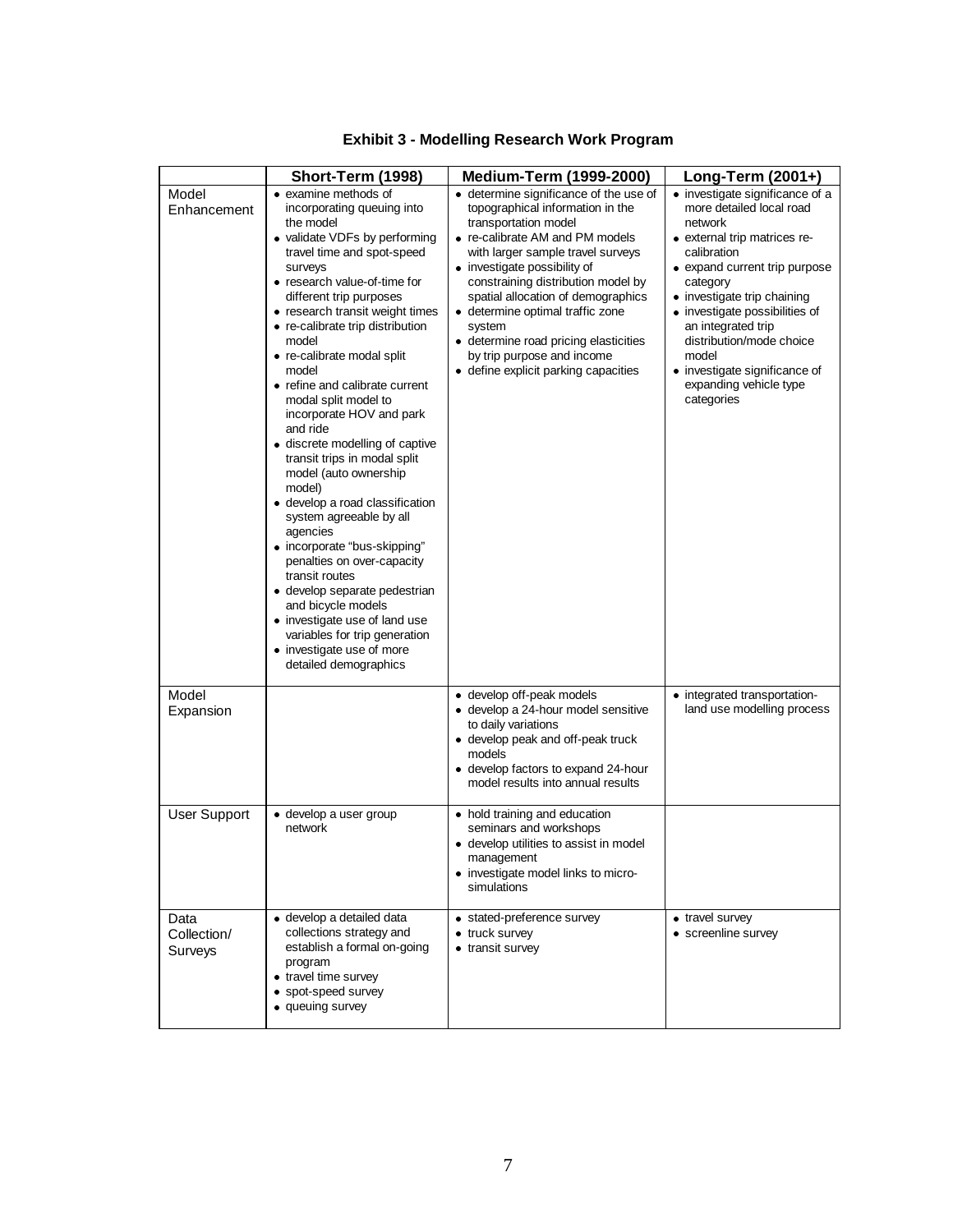# **4. Implementing the Short-Term Modelling Program**

In the summer of 1997, the GVRD and the British Columbia Ministry of Transportation and Highways (MoTH) agreed to jointly undertake a major restructuring and re-calibration of the transportation model. Using the results from the future research work program, a detailed work program was developed to address the requirements of upcoming planning studies.

The following major activities were identified and sequentially implemented:

- 1. Road and Transit Network
- · revised volume-delay functions to include a constant signal delay term (validated to travel time surveys)
- · new queue volume-delay functions to improve travel time simulation at bottlenecks
- · revised transit itineraries and transit time functions
- 2. Travel Costs
- · revised transit time weight parameters (for auxiliary access, waiting, boarding)
- · new value of time for commuting (50 percent of the average hourly wage rate)
- 3. Trip Generation
- · updated demographics and revised trip generation equations
- transit/walk/bike captive work trip production
- 4. Trip Distribution
- · intra-zonal distance/impedance calculation to improve trip distribution in large traffic zones
- · purpose-specific impedance equations (removed parking charges from grade school trips, introduced school district boundary penalties, etc.)
- · gravity models with triple-combined friction factors (reflecting auto, transit and walk impedance)
- 5. Mode Split

 $\overline{a}$ 

- · nested-logit mode choice model for bike, walk, transit and auto trips
- · park and ride submodel implemented within the nested logit model
- · HOV/SOV submodel implemented within the nested logit model

When implementing significant changes to any model it is important to validate the changes relative to the base model and the original survey data. For this study, a comprehensive list of validation procedures were developed and each improvement was introduced independently to determine the effect on the base model. After each run, the following information was generated and reviewed: trip totals and trip lengths by purpose and mode relative to the survey, aggregated trip tables relative to the survey, auto and transit assignment summary statistics, screenline summaries, and transit itinerary times versus actual transit schedules.

All of the model improvements were calibrated to the 1992 Travel Survey and validated to 1996 conditions using the latest demographics and screenline count information.

The remainder of this paper provides a brief description of some of the key improvements described above. Transit captivity, HOV, and Park and Ride are not described in detail as they are discussed in separate papers in this session.<sup>8, 9, 10</sup>

<sup>8</sup> *Clement, Basse. Application of a Transit, Walk and Bike Captive Trip Forecasting Procedure in the Greater Vancouver Transportation Model. 13<sup>th</sup> Annual EMME/2 Users Group Conference, Houston, Texas. October 1998.*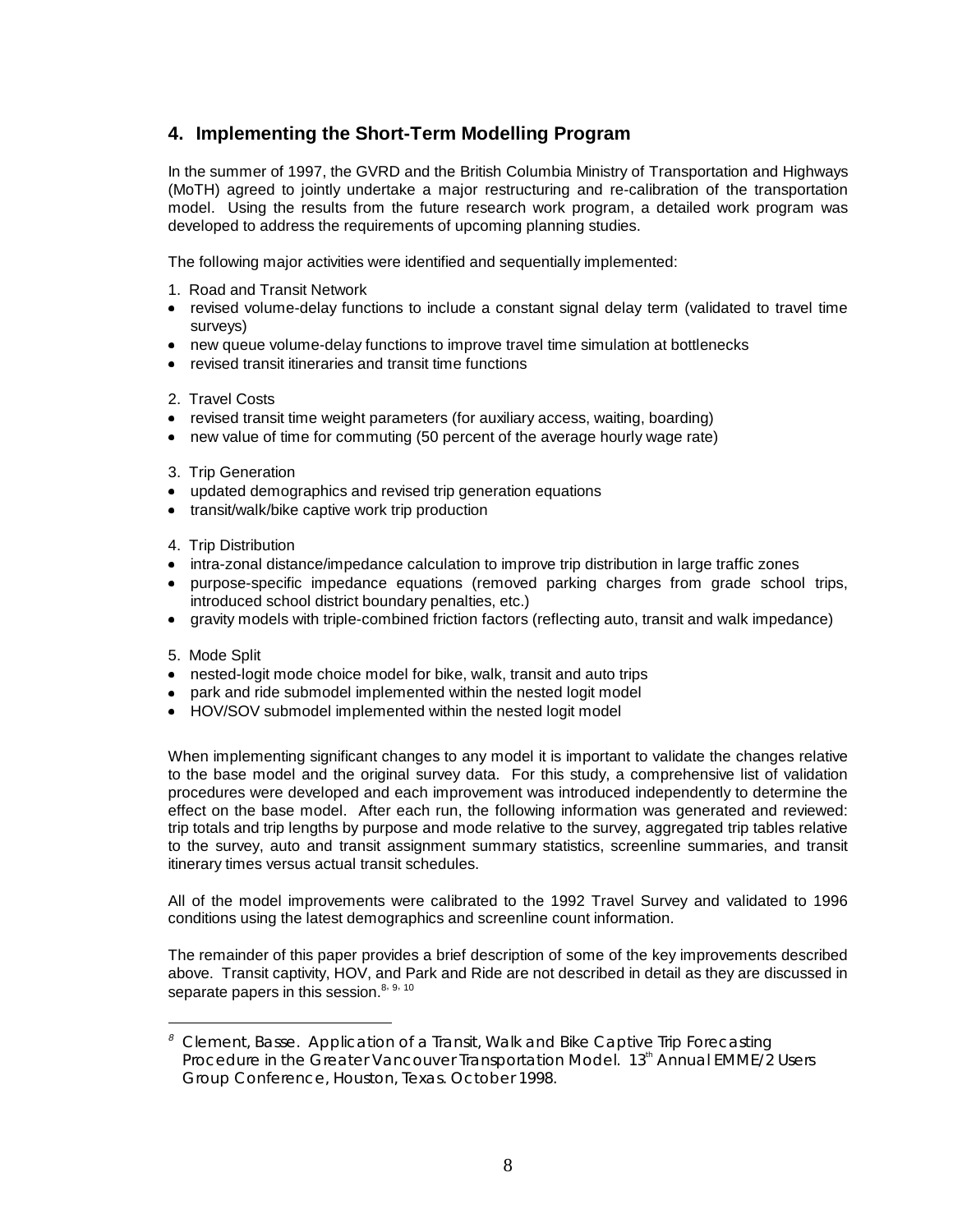#### **4.1 Revised Volume-Delay Functions and Queue Functions**

In 1996, the GVRD introduced intersection-based volume-delay functions to replace the Bureau of Public Road volume-delay functions.<sup>11</sup> These functions offered several advantages including a more straightforward, objective method for coding network links, the ability to reflect minor roadway improvements such as left turn bays and improved travel time results.

Although the simulated travel times were closer to observed times after the introduction of the intersection-based functions, the model times were still faster than the observed times. This was particularly noticeable on uncongested network segments and at bottleneck locations (e.g., bridge approaches) where the model was significantly under-estimating travel times.

With respect to the uncongested network elements, it was found that road users travelling on these segments experienced random delay at intersections associated with "missing the green light". To address this phenomena, an average delay of 15 seconds (or 0.25 minutes) was added to each volume-delay function which represented a controlled intersection. Functions used to represent free-flow segments were not affected by this modification. As comprehensive travel time data was not available, the constant term was determined by varying it until it produced a close match to the limited observed data.

Below is an example of a typical signal controlled volume-delay function with the new constant term:

$$
Vdf_{int} = 0.25 + length \frac{60}{postspeed} + \left(\frac{volau + volad}{800 * lanes}\right)^4
$$

The fact that the model underestimates travel time at bottleneck locations is probably due to several factors. For example, the capacity at these locations is affected by merging which is difficult to reflect in the volume-delay functions. Also, a steady-state model cannot address queuing and is calibrated to observed volumes and not demand (demand is represented by the through volume plus the volume in the upstream queue). As a result of these factors, the model tends to underestimate upstream travel times. This makes it difficult to accurately predict the effectiveness of transit and HOV queue-jumpers that are being proposed at many of these locations.

To address this problem, two approaches were reviewed. First, the option of revising the upstream capacity of merging link segments to reflect the downstream capacity was tested. While this is a simple and attractive approach, the user must make an assumption about the volumes on each merging link and downgrade the capacities accordingly. For example, a two-lane freeway (with a nominal capacity of 1,600 vph/lane) merging with a one-lane on-ramp (800 vph/lane) could produce 4,000 vph on the downstream lanes when the nominal capacity is 3,200 vph. To adjust the upstream volume-delay functions, the user could assume that the volume in one of the upstream freeway lanes and the on-ramp must be accommodated by one of the downstream freeway lanes. This could be achieved by factoring the nominal capacity of these lanes by two-thirds (e.g., 1,600/2,400). However, this assumes that both lanes are at capacity (which may not be always be the case) and could produce problems when simulating future conditions. Another approach would

 $\overline{a}$ 

<sup>9</sup> *Hoff, Chris. Application of a Multi-Level Logit Function HOV/SOV Forecasting Procedure in the Greater Vancouver Transportation Model. 13th International EMME/2 User's Conference, Houston, Texas, October 1998.*

<sup>10</sup> *Hull, Edwin. Application of a Park and Ride Forecasting Procedure in the Greater Vancouver Transportation Model. 13th International EMME/2 User's Conference, Houston, Texas, October 1998.*

<sup>11</sup> *Partridge, T. and Krajczar, K. Application of Intersection-Based Volume Delay Functions in Greater Vancouver. 11th International EMME/2 User's Conference, Toronto, Ontario, October 1996.*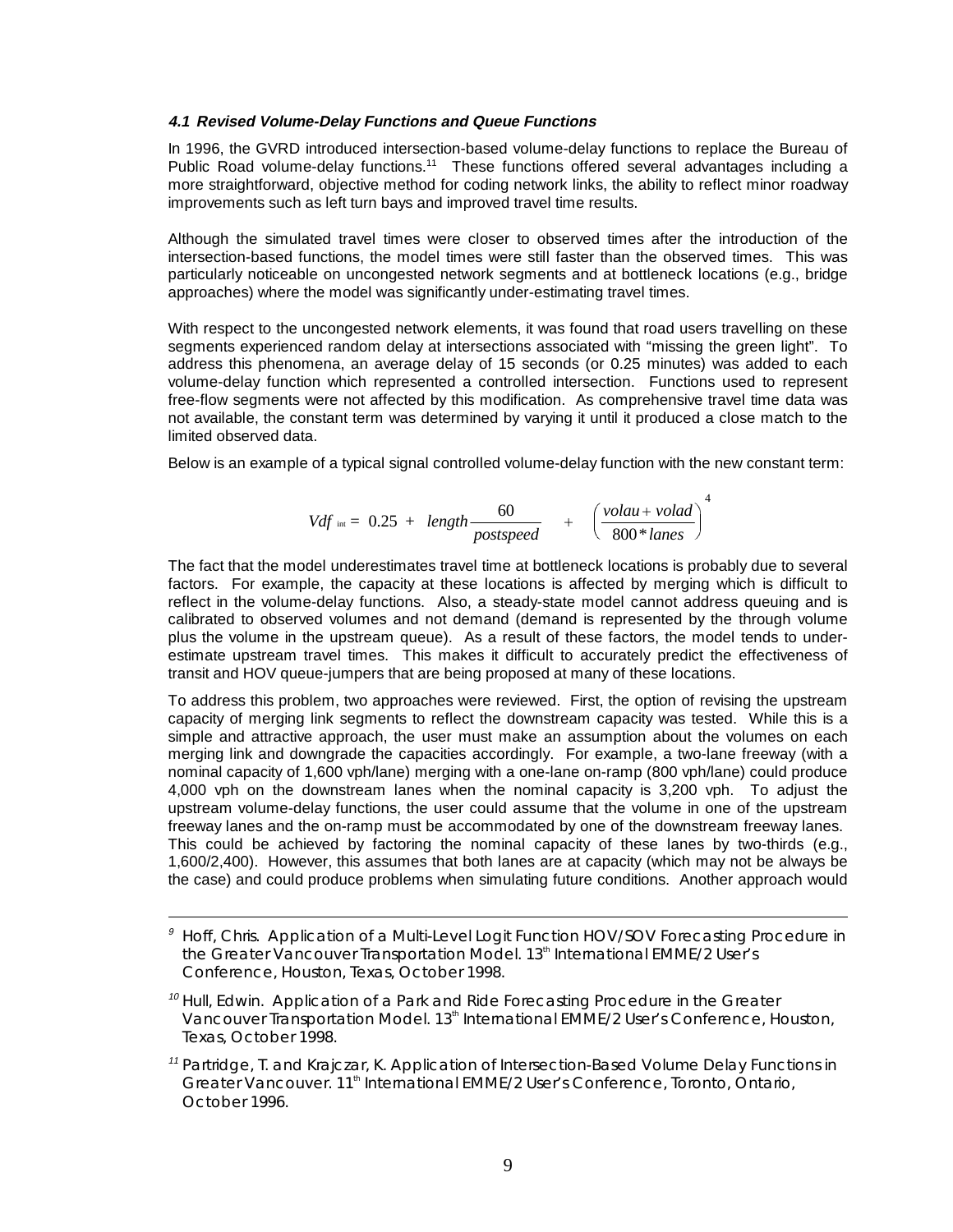be to explicitly reference the downstream link capacity and the volume of the opposing merge link within the volume delay function and adjust the link capacity accordingly. Asymmetric link cost functions which can look upstream and adjust the travel time are in principle possible to implement; however, the method may not converge to a unique solution which is an essential property for any scenario testing.

The second approach was to introduce a special function designed to simulate queue-delay at the bottleneck. Short "dummy" link segments (distance equal to 0.01 kilometres) were added to each bridge or tunnel approach and assigned the following queue function:

$$
Vdf_{\text{queue}} = \left(\frac{volau + volad}{lanes} - 1900\right) \times 0.017 \times \left(\frac{volau + volad}{lanes} \cdot ge. 1900\right)
$$

The function was developed based on observations of queue delays and queue lengths at six major water crossings in the region. Assuming a "non-queuing" travel speed of two-thirds the posted speed limit (speed produced by the regular volume-delay function when volume reaches the nominal capacity), the average net delay was determined. The volume in the queue was then estimated giving a demand to capacity ratio. On average, it was found that for every one percent that demand exceeded capacity, the user experienced a 0.32 minute delay associated with queuing. If the volume is below capacity, the conditional argument in the function is "false" and the travel time on the "dummy" link is zero.

In addition to providing more realistic travel times at bottle-necks, this feature can be used to reflect the benefits of queue-jumpers for buses and HOV's by coding links that bypass the queue link. In order to obtain reasonable travel times, the model is calibrated to the upstream bridge demand. Although this results in higher volumes downstream, the travel times are not significantly affected as the downstream traffic quickly disperses out over the network.

#### **4.2 Intra-zonal Distance/Impedance Calculation**

The previous version of the GVRD Transportation Model had a tendency to over-predict walk trips and under-predict auto trips in large rural traffic zones. This became an issue when evaluating future land use scenarios that would allocate significant population growth to these zones. In these scenarios, the proportion of walk trips was unreasonably high and the scenario results had to be manually adjusted.

In areas with large traffic zones, this problem occurred because of the long distances between adjacent zones. The trip distribution model tended to allocate a high proportion of intra-zonal trips because the intra-zonal impedance was small (or even zero) and the next closest traffic zone was several kilometres away. The problem was further compounded by the mode split model which favoured walk over auto on trips with the same impedance (mode bias in favour of walk). As both the walk and auto impedances were zero on intra-zonal trips, a high proportion of walk was being produced within the zone. In reality, the average walk impedance in a large zone would be significantly higher than auto due to the longer trip lengths.

One solution would be to disaggregate the large traffic zones slated for future growth. This would ensure a more realistic distribution of trips and better mode split prediction. However, this approach would be very time consuming as each land use scenario would require the disaggregation of different zones.

Instead, an intra-zonal distance was calculated for each zone and added to the distance matrix which is estimated using the additional demand auto assignment procedure (previously, the distance matrix contained a value of zero on the diagonal). The regular distance matrix is modified as follows:

$$
Dist_{ij} = Dist_{ij} + (0.067 \times \sqrt{Area(ha)_i}) \times (p . eq. q)
$$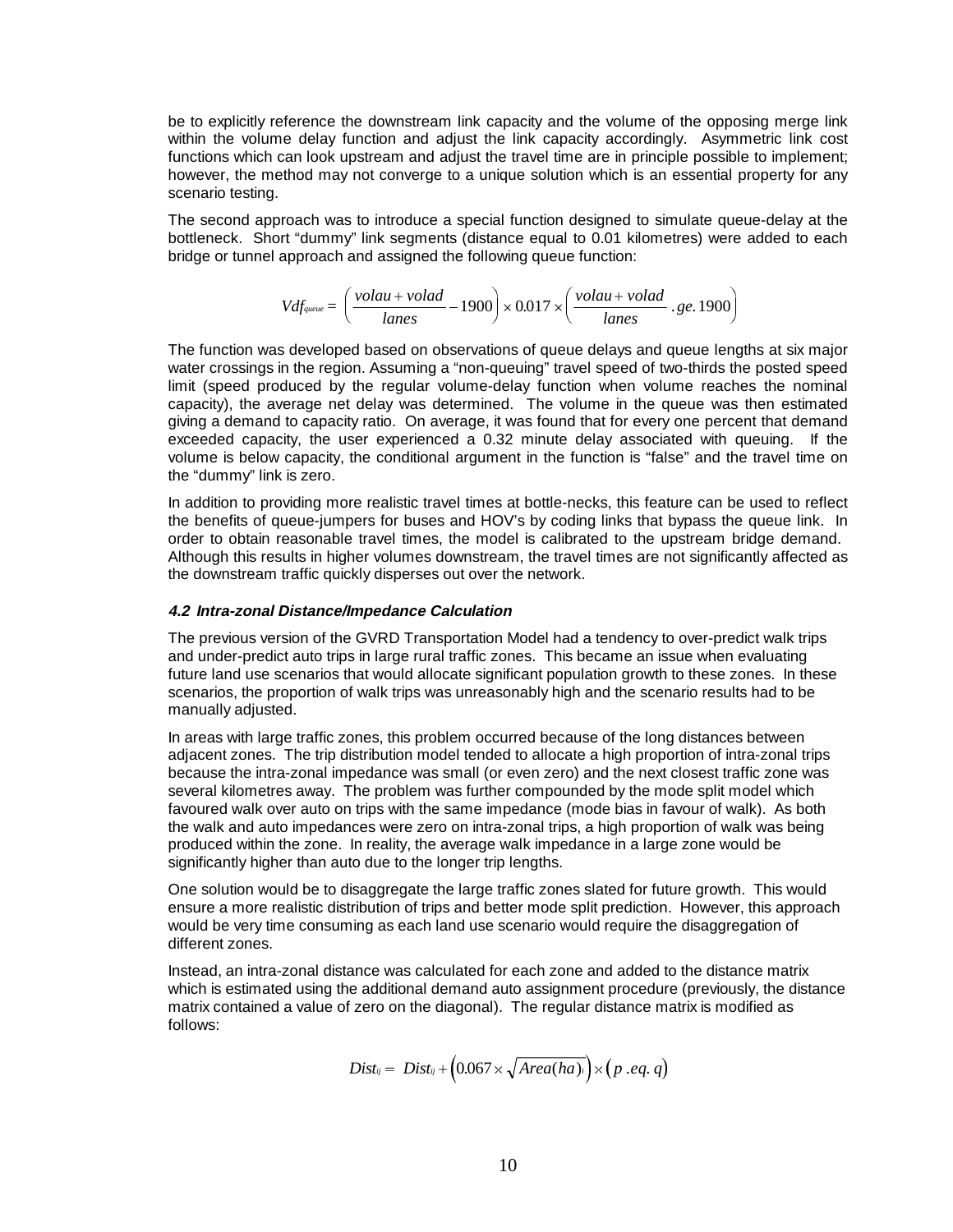The distance calculation assumes that the zone is circular and that the average travel distance within the zone is 1.2 times the circle's radius. The area matrix contains the traffic zone areas in hectares up to a maximum of 2,500 hectares (it is unlikely that a large rural zone will develop an area of more than 2,500 hectares within the planning time horizon).

This distance matrix is then used in the auto, transit and walk impedance calculations to produce the appropriate intra-zonal impedances. Note that the auto generalized cost and transit travel time matrices are modified to include an intra-zonal travel time after every assignment, prior to the impedance calculations.

This minor modification has resulted in much better trip distribution and mode split prediction in large traffic zones. Large traffic zones that were previously predicting 60 percent intra-zonal walk trips are on average producing 20 to 25 percent walk trips depending on the predominant trip purposes within the zone.

#### **4.3 Gravity Models with Triple-Combined Friction Factors**

Since the early 1980's, the GVRD transportation model has used a gravity model which combines auto and transit impedance in the work friction matrix. This model enhancement was based on the theory that both auto and transit service influence where people live and work. Without this feature, the effects of major transit projects (e.g., the introduction of the SkyTrain ALRT system in 1986) could not be accurately predicted.

During the recent re-calibration work it was observed that in high density areas the model was under-predicting the number of work trips that would stay in the local area. This was a particular problem on the Vancouver downtown peninsula which is home to almost 60,000 people and 140,000 jobs (excluding Stanley Park, this area is less than 500 hectares). A large percentage of people living in this area, work downtown and walk to work (in part, to avoid the high parking charges and transit fares).

To address this issue it was proposed that the walk impedance be added to the friction calculation resulting in a triple-combined friction factor. The previous work friction factor was of the form: *i* roposed that the walk impedance be adde <br>*i* friction factor. The previous work friction f<br> $Wkf_{ij} = (e - .047Autimp_{ij} + e - .047Trimp_{ij})(R_{ij})$ 

$$
Wkf_{ii} = (e^{\ -0.047\text{Autimp}_{ij}+e^{\ -0.047\text{Trnim}p_{ij}}})(R_{ii})
$$

This equation has been modified to include the walk term as follows:

\n
$$
W_{kjij} = \left( e^{-\frac{S}{kT} \cdot \frac{S}{kT}} \right) \left( \frac{R_{ij}}{R_{ij}} \right)
$$
\n

\n\n (en modified to include the walk term as follows: \n  $W_{kj} = \left( e^{-\frac{S}{kT} \cdot \frac{S}{kT}} \right) \left( \frac{R_{ij}}{R_{ij}} \right)$ \n

This modification has resulted in significantly better trip distribution within the downtown peninsula and has had no effect in medium or low density areas where walking is not a viable option. The 1992 Travel Survey estimated that there were 5,800 work trips within the downtown peninsula during the morning peak hour. The model was predicting 5,200 trips prior to the improvement, which increased to 5,700 trips with the triple-combined impedance. As would be expected, trips throughout the rest of the region were not affected by this modification.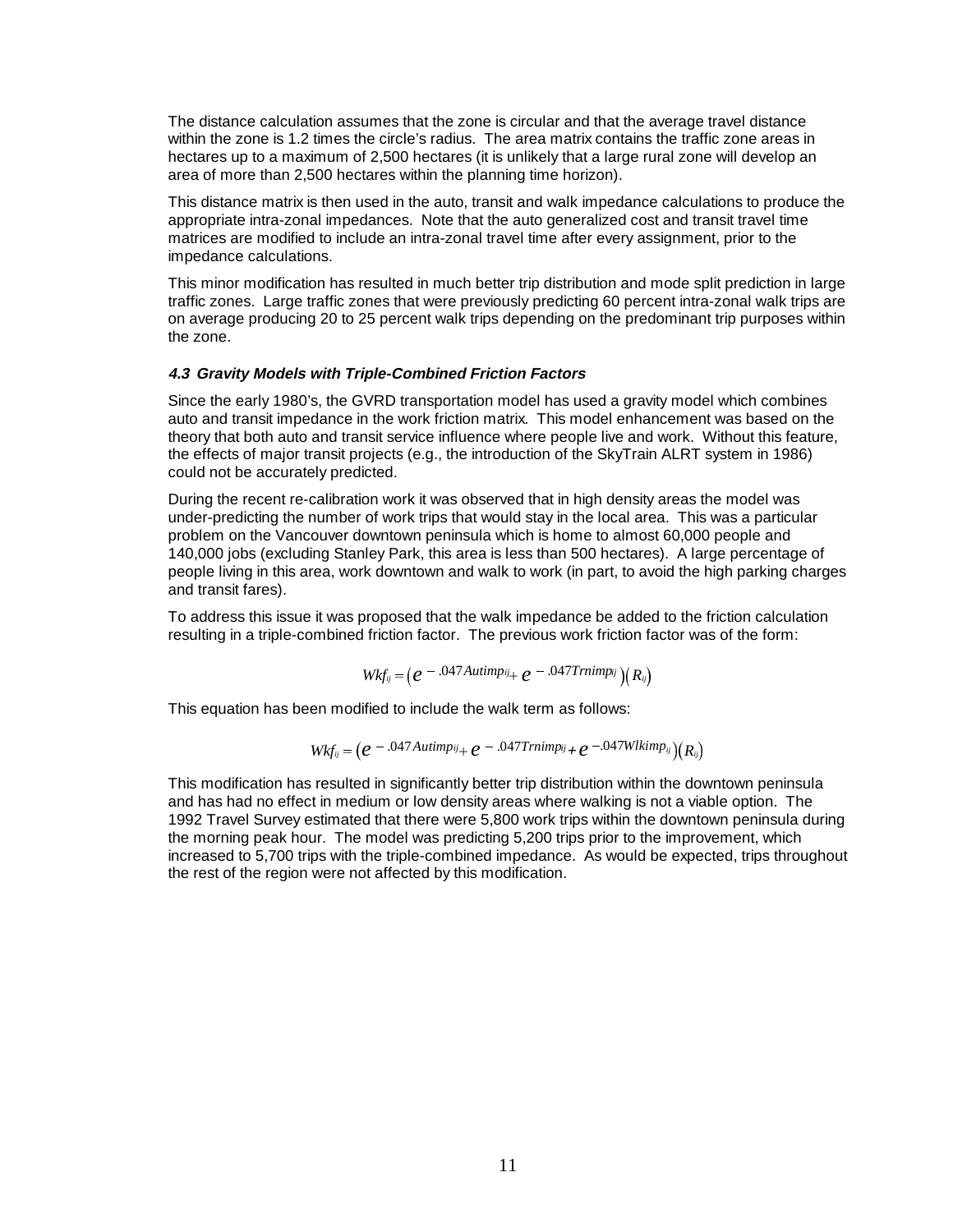#### **4.4 Nested-Logit Mode Choice Model Structure**

Another major enhancement completed during the re-calibration process was the introduction of a nested-logit mode choice model. Previously, the mode choice model was based on two binomial logit models for each trip purpose that predicted walk trips, followed by transit trips. The introduction of transit captivity, HOV, and park and ride, resulted in the development of a nested-logit framework. Exhibit 4 shows a schematic diagram for the nested-logit structure.



#### **Exhibit 4 - Nested-Logit Mode Choice Structure**

The trip distribution models produce five matrices that feed into the nested-logit mode choice model: (i) transit/walk/bike captive work; (ii) choice work; (iii) post secondary; (iv) grade school; and (v) other. Captive trips are predicted at the trip generation stage based on origin zone density and distributed along with choice work trips to a single work attraction vector using the "balmprod" macro.<sup>12</sup> Due to data limitations, captive trips are only predicted for the work trip purpose.

The first step in the mode choice model is the prediction of bike trips which is based on a negative exponential function where distance is the independent variable. This simplistic approach was used as the factors influencing the decision to bike are difficult to predict and these trips only account for one percent of regional travel.

The remaining captive work trips are split into walk and transit trips using a binomial-logit function, while the remaining choice trips are split into auto, transit and walk using a multi-nomial logit model. The park and ride model is then applied to transit choice work trips to determine walk access and

 $\overline{a}$ 

<sup>12</sup> *BALMPROD 1.4 - Heinz Spiess, EMME/2 Support Centre, CH-2558 Aegerten*